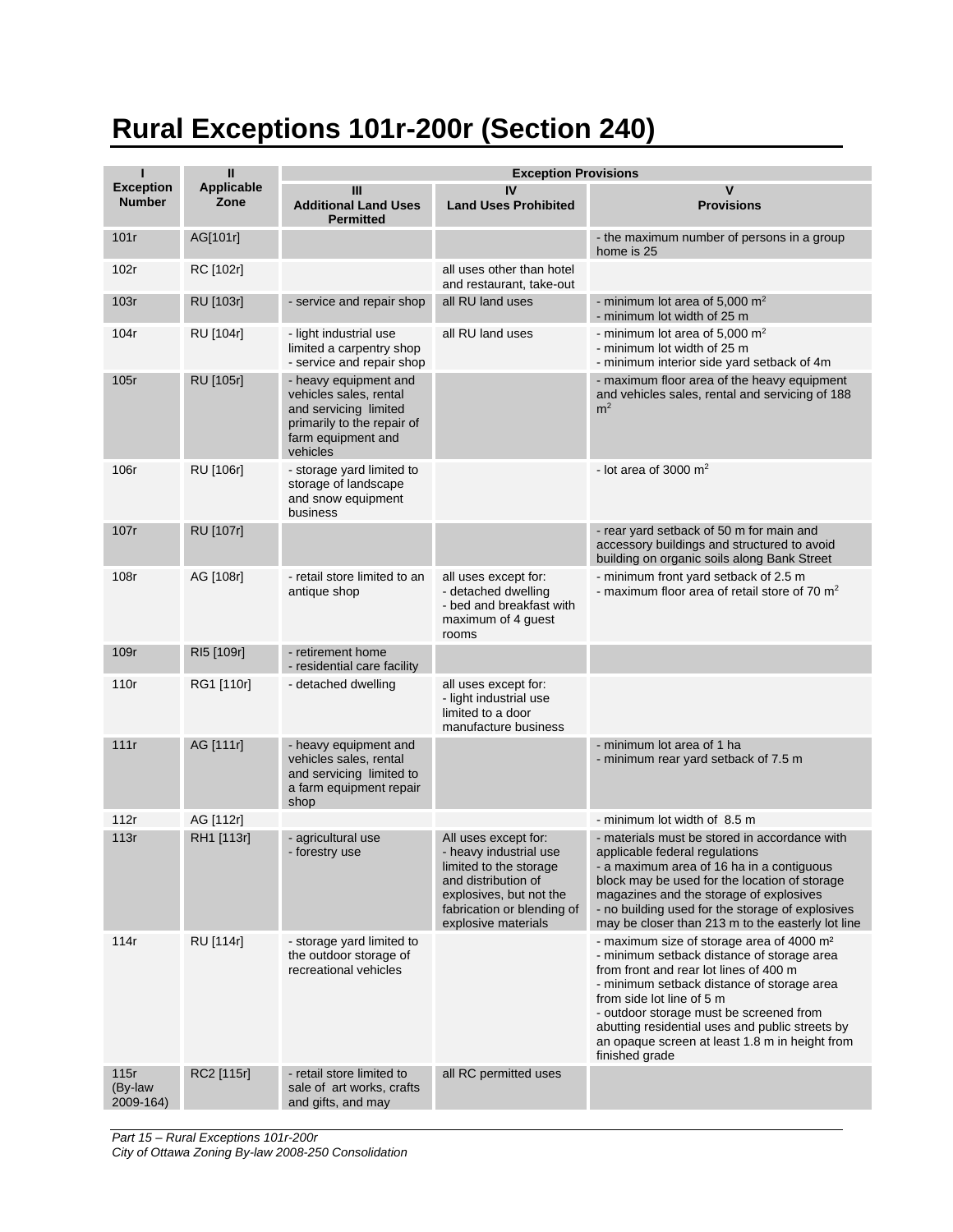| ı                                 | $\mathbf{I}$               | <b>Exception Provisions</b>                                                                                                                                    |                                                                                                                                                                                                                                                                                                |                                                                                                                                                                                                           |  |
|-----------------------------------|----------------------------|----------------------------------------------------------------------------------------------------------------------------------------------------------------|------------------------------------------------------------------------------------------------------------------------------------------------------------------------------------------------------------------------------------------------------------------------------------------------|-----------------------------------------------------------------------------------------------------------------------------------------------------------------------------------------------------------|--|
| <b>Exception</b><br><b>Number</b> | <b>Applicable</b><br>Zone  | III<br><b>Additional Land Uses</b><br><b>Permitted</b>                                                                                                         | IV<br><b>Land Uses Prohibited</b>                                                                                                                                                                                                                                                              | v<br><b>Provisions</b>                                                                                                                                                                                    |  |
|                                   |                            | include interior<br>decorating service and a<br>picture framing service<br>- instructional facility<br>limited to art lessons<br>- office<br>-medical facility |                                                                                                                                                                                                                                                                                                |                                                                                                                                                                                                           |  |
| 116r                              | RG [116r]                  |                                                                                                                                                                | all uses except for:<br>- heavy equipment and<br>vehicles sales, rental<br>and servicing                                                                                                                                                                                                       |                                                                                                                                                                                                           |  |
| 117r                              | AG [117r]                  |                                                                                                                                                                | - bed and breakfast<br>- detached dwelling<br>- group home<br>- home-based business<br>- home-based daycare<br>- secondary dwelling unit                                                                                                                                                       | - minimum lot are of 2000 $m2$<br>- minimum lot width of 15 m                                                                                                                                             |  |
| 118r                              | AG [118r]                  | - warehouse limited to<br>an agricultural machine<br>storage building<br>including minor repair                                                                |                                                                                                                                                                                                                                                                                                | - the maximum size of the warehouse is 250 $m2$<br>and the maximum building height is 8 m<br>- farm vehicles or equipment stored in the<br>building must be owned or leased by the<br>occupant of the lot |  |
| 119r                              | O1 [119r]                  |                                                                                                                                                                | - community garden<br>- flood or erosion control<br>works<br>- park                                                                                                                                                                                                                            |                                                                                                                                                                                                           |  |
| 120r                              | RG1[120r]                  |                                                                                                                                                                | all uses except for:<br>- storage yard limited to<br>the storage of vehicles<br>but not an automobile<br>salvage operation or<br>scrap yard<br>- warehouse                                                                                                                                     | - 20 m minimum front and corner yard setback<br>abutting Cedarview Road                                                                                                                                   |  |
| 121r                              | RH1[121r]                  |                                                                                                                                                                | all uses except for:<br>- heavy industrial use<br>limited to the<br>manufacture and<br>processing of cheese<br>and dairy products                                                                                                                                                              |                                                                                                                                                                                                           |  |
| 122r                              | RU [122r],<br>RC3[122r]    | - retail store                                                                                                                                                 |                                                                                                                                                                                                                                                                                                |                                                                                                                                                                                                           |  |
| 123r                              | RU [123r]                  | - amusement park<br>limited to farm and<br>nature-related<br>predominantly open air,<br>recreation and<br>entertainment activities<br>- place of assembly      | All uses except for:<br>- agricultural use<br>- bed and breakfast<br>- detached dwelling<br>- accessory dwelling unit<br>- environmental<br>preserve and education<br>area may include<br>buildings and occasional<br>overnight camping<br>associated with day<br>camp<br>- forestry operation |                                                                                                                                                                                                           |  |
| 124r<br>(By-law<br>2021-218)      | Reserved for<br>future use |                                                                                                                                                                |                                                                                                                                                                                                                                                                                                |                                                                                                                                                                                                           |  |
| 125r                              | RU [125r]                  |                                                                                                                                                                | all uses except for:<br>- detached dwelling<br>- accessory dwelling                                                                                                                                                                                                                            | - minimum lot area of 2500 $m2$<br>- minimum lot width of 40 m<br>- the second storey of the detached garage may<br>be used for human habitation but may not<br>include bedrooms or kitchen facilities    |  |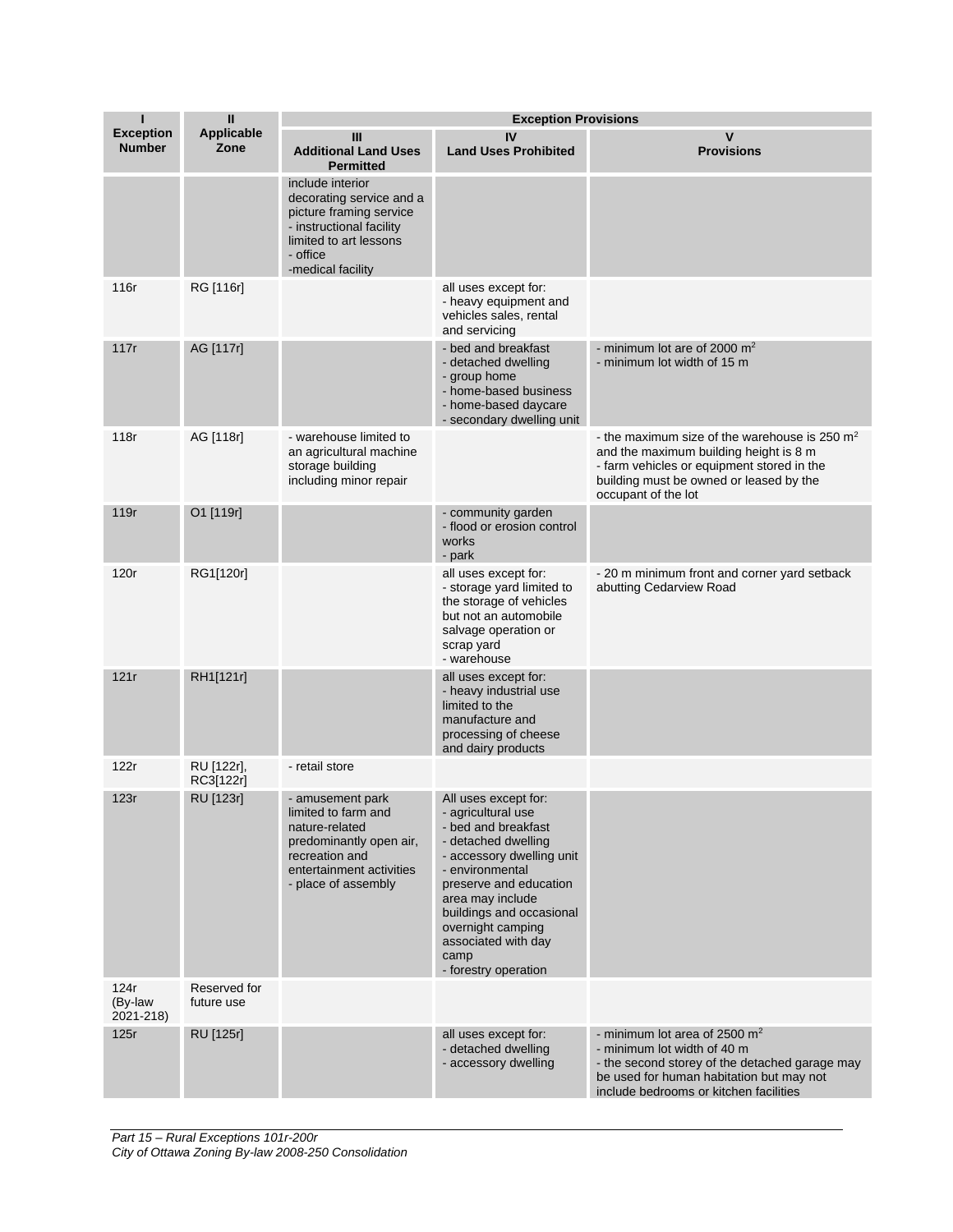| ı                                 | $\mathbf{I}$               |                                                                                                       | <b>Exception Provisions</b>                                                                                                                                                                                                                                                                   |                                                                                                                                                                                                                                                                                                                                                                                                                                                                                                                                                                                                                                                                                                                      |
|-----------------------------------|----------------------------|-------------------------------------------------------------------------------------------------------|-----------------------------------------------------------------------------------------------------------------------------------------------------------------------------------------------------------------------------------------------------------------------------------------------|----------------------------------------------------------------------------------------------------------------------------------------------------------------------------------------------------------------------------------------------------------------------------------------------------------------------------------------------------------------------------------------------------------------------------------------------------------------------------------------------------------------------------------------------------------------------------------------------------------------------------------------------------------------------------------------------------------------------|
| <b>Exception</b><br><b>Number</b> | <b>Applicable</b><br>Zone  | III<br><b>Additional Land Uses</b><br><b>Permitted</b>                                                | IV<br><b>Land Uses Prohibited</b>                                                                                                                                                                                                                                                             | $\mathsf{v}$<br><b>Provisions</b>                                                                                                                                                                                                                                                                                                                                                                                                                                                                                                                                                                                                                                                                                    |
| 126r                              | AG [126r]                  | - retail store limited to a<br>garden centre                                                          |                                                                                                                                                                                                                                                                                               | - minimum lot area of 2.0 ha<br>- minimum lot width of 100 m                                                                                                                                                                                                                                                                                                                                                                                                                                                                                                                                                                                                                                                         |
| 127r<br>(By-law<br>2021-218)      | Reserved for<br>future use |                                                                                                       |                                                                                                                                                                                                                                                                                               |                                                                                                                                                                                                                                                                                                                                                                                                                                                                                                                                                                                                                                                                                                                      |
| 128r                              | multiple                   |                                                                                                       |                                                                                                                                                                                                                                                                                               | - no building, structure, septic tank or tile field<br>allowed within 30 m of lands zoned EP3                                                                                                                                                                                                                                                                                                                                                                                                                                                                                                                                                                                                                        |
| 129r<br>(By-law<br>2009-302)      | multiple                   |                                                                                                       |                                                                                                                                                                                                                                                                                               | - no building, structure, septic tank or tile field<br>allowed due to proximity to or existence of a<br>wetland or natural environment area                                                                                                                                                                                                                                                                                                                                                                                                                                                                                                                                                                          |
| 130r                              | RC3 [130r]                 | - bed and breakfast<br>- office<br>- warehouse but<br>excluding the storage of<br>commercial vehicles | all uses except for:<br>- animal hospital<br>- artist studio<br>- accessory detached<br>dwelling<br>- accessory dwelling unit<br>- restaurant limited to a<br>tearoom<br>- retail store limited to an<br>antique store, arts and<br>craft store, farm<br>implement dealer or<br>garden centre | - the lesser of 50% of the area of the warehouse<br>or 560 m <sup>2</sup> may be used for mini-storage lockers                                                                                                                                                                                                                                                                                                                                                                                                                                                                                                                                                                                                       |
| 131r<br>(By-law<br>2009-368)      | RU [131r]                  |                                                                                                       | - all uses except:<br>office, limited to a<br>contractor's business<br>warehouse, limited to a<br>contractor's business<br>storage yard, limited to a<br>contractor's business                                                                                                                | - minimum rear yard setback: 7 m<br>- maximum lot coverage of all outdoor storage:<br>10%<br>- outdoor storage is prohibited within the<br>required front yard<br>- outdoor storage must be screened from view<br>from abutting residential uses and public streets<br>by an opaque screen at least 2 m in height from<br>finished grade<br>- all new buildings must be screened from view<br>from abutting residential uses by an opaque<br>screen along the interior side yard, north<br>property line, at least 3 metres in height from<br>finished grade. Such screening will be achieved<br>through berming, fencing or a mix of deciduous<br>and coniferous tree plantings or any<br>combination of the above. |
| 132r                              | EP [132r]                  | buildings and septic<br>systems accessory to a<br>detached dwelling on an<br>abutting lot             |                                                                                                                                                                                                                                                                                               |                                                                                                                                                                                                                                                                                                                                                                                                                                                                                                                                                                                                                                                                                                                      |
| 133r                              | RC [133r]                  | - park                                                                                                |                                                                                                                                                                                                                                                                                               | - despite Section 126 - Heavy Vehicles and<br>Recreational Vehicles Associated with a<br>Residential Use, a total of 3 heavy vehicles,<br>other than a recreational vehicle, may be<br>parked on this lot<br>- the accessory private garage may have a<br>maximum area of the lesser of 3% of the lot<br>area or 465 $m2$                                                                                                                                                                                                                                                                                                                                                                                            |
| 134r<br>(By-law<br>2009-302)      | multiple                   |                                                                                                       |                                                                                                                                                                                                                                                                                               | - the required setback distance from waterways<br>and flood control works is 30m                                                                                                                                                                                                                                                                                                                                                                                                                                                                                                                                                                                                                                     |
| 135r                              | RR3 [135r]                 |                                                                                                       |                                                                                                                                                                                                                                                                                               | - minimum lot area of 1.5 ha<br>- minimum corner yard setback of 2.7 m for the<br>existing detached dwelling                                                                                                                                                                                                                                                                                                                                                                                                                                                                                                                                                                                                         |
| 136r<br>(By-law<br>2012-437)      | RU [136r]                  | - planned unit<br>development                                                                         |                                                                                                                                                                                                                                                                                               | - despite Section 131, Planned Unit<br>Development, the provisions of said section do<br>not apply and instead the provisions of the RU<br>zone apply with a maximum of two detached<br>dwellings                                                                                                                                                                                                                                                                                                                                                                                                                                                                                                                    |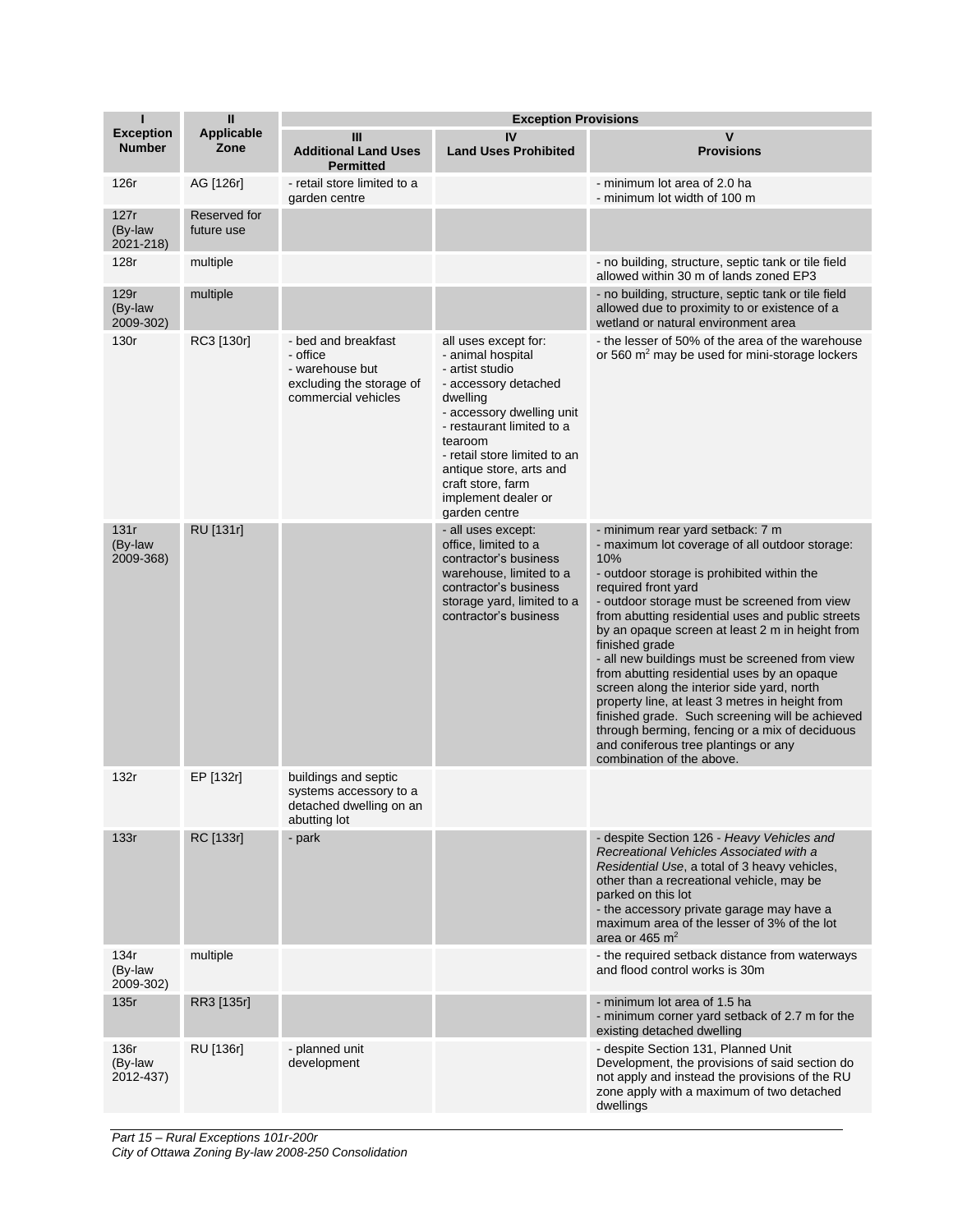| Т                                                   | $\mathbf{I}$              | <b>Exception Provisions</b>                                                                                                                                                                                                |                                                                                                                                                                                                                                              |                                                                                                                                                                                                                                                                                                                                                                                           |  |
|-----------------------------------------------------|---------------------------|----------------------------------------------------------------------------------------------------------------------------------------------------------------------------------------------------------------------------|----------------------------------------------------------------------------------------------------------------------------------------------------------------------------------------------------------------------------------------------|-------------------------------------------------------------------------------------------------------------------------------------------------------------------------------------------------------------------------------------------------------------------------------------------------------------------------------------------------------------------------------------------|--|
| <b>Exception</b><br><b>Number</b>                   | <b>Applicable</b><br>Zone | Ш<br><b>Additional Land Uses</b><br><b>Permitted</b>                                                                                                                                                                       | IV<br><b>Land Uses Prohibited</b>                                                                                                                                                                                                            | V<br><b>Provisions</b>                                                                                                                                                                                                                                                                                                                                                                    |  |
| 137r<br>(By-law<br>2011-278)<br>(By-law<br>2011-49) | O1[137r]                  | - amusement park<br>- campground<br>- equestrian<br>establishment<br>- forestry operation<br>- golf course<br>- place of assembly<br>limited to a private club                                                             |                                                                                                                                                                                                                                              | -minimum lot area: 7.48 hectares<br>- minimum lot area of 2ha<br>- minimum lot frontage of 60m                                                                                                                                                                                                                                                                                            |  |
| 138r                                                | RU [138r]                 | - museum<br>- accessory dwelling unit                                                                                                                                                                                      |                                                                                                                                                                                                                                              |                                                                                                                                                                                                                                                                                                                                                                                           |  |
| 139r                                                | AG [139r]                 | - warehouse limited to a<br>seed, feed and fertilizer<br>wholesale and retail<br>operation                                                                                                                                 |                                                                                                                                                                                                                                              | - minimum lot area of 4.5 ha<br>- minimum front yard setback of 100 m for the<br>use warehouse                                                                                                                                                                                                                                                                                            |  |
| 140r                                                | RC1[140r]                 | - agricultural use limited<br>to greenhouse and<br>nursery<br>- light manufacturing<br>use limited to a custom<br>workshop<br>- storage yard limited to<br>a contractor's yard or a<br>landscaping business<br>- warehouse | all uses except for:<br>- heavy equipment and<br>vehicles sales, rental<br>and servicing limited to<br>farm implement<br>equipment<br>- retail store limited to a<br>building material sales<br>centre, lumber yard or<br>farm supply outlet |                                                                                                                                                                                                                                                                                                                                                                                           |  |
| 141r                                                | AG [141r]                 | - animal care<br>establishment<br>- kennel                                                                                                                                                                                 |                                                                                                                                                                                                                                              |                                                                                                                                                                                                                                                                                                                                                                                           |  |
| 142r<br>(By-law<br>2010-238)                        | AG [142r]<br>RU[142r]     | - a second detached<br>dwelling                                                                                                                                                                                            |                                                                                                                                                                                                                                              |                                                                                                                                                                                                                                                                                                                                                                                           |  |
| 143r                                                | AG[143r]                  |                                                                                                                                                                                                                            |                                                                                                                                                                                                                                              | - minimum lot area of 1.5 ha<br>- minimum lot width of 100 m                                                                                                                                                                                                                                                                                                                              |  |
| 144r                                                | AG [144r]                 |                                                                                                                                                                                                                            |                                                                                                                                                                                                                                              | - a total of four detached dwellings permitted                                                                                                                                                                                                                                                                                                                                            |  |
| 145r                                                | AG [145r]                 |                                                                                                                                                                                                                            |                                                                                                                                                                                                                                              | - minimum lot area of 1750 $m2$<br>- minimum front yard setback of 0.0 m                                                                                                                                                                                                                                                                                                                  |  |
| 146r                                                | RR6 [146r]                | - accessory dwelling unit                                                                                                                                                                                                  |                                                                                                                                                                                                                                              |                                                                                                                                                                                                                                                                                                                                                                                           |  |
| 147r                                                | AG [147r]                 | - retail store limited to a<br>craft shop                                                                                                                                                                                  |                                                                                                                                                                                                                                              | - retail store limited to a maximum size of 115<br>m <sup>2</sup>                                                                                                                                                                                                                                                                                                                         |  |
| 148r                                                | RU [148r]                 |                                                                                                                                                                                                                            |                                                                                                                                                                                                                                              | - minimum lot width of 35 m<br>- agricultural use permitted on lot having a<br>minimum area of 1 ha                                                                                                                                                                                                                                                                                       |  |
| 149r                                                | AG [149r]                 | - automobile dealership<br>limited to the sale of a<br>maximum of 5 cars at a<br>time                                                                                                                                      |                                                                                                                                                                                                                                              |                                                                                                                                                                                                                                                                                                                                                                                           |  |
| 150r                                                | VM[150r]                  |                                                                                                                                                                                                                            | all uses except for:<br>- office                                                                                                                                                                                                             |                                                                                                                                                                                                                                                                                                                                                                                           |  |
| 151r                                                | RG3[151r],<br>RG3[151r]-h | - office<br>- recreational and<br>athletic facility                                                                                                                                                                        |                                                                                                                                                                                                                                              | - minimum front yard: 15 m<br>- minimum rear yard not abutting a railroad<br>right-of-way: 8 m<br>- maximum lot coverage: 35%<br>- no maximum building height<br>- where holding symbol exists, it may only be<br>removed once the City has approved an overall<br>plan for servicing and street layout for the area<br>and any necessary subdivision plans are<br>submitted and approved |  |
| 152r                                                | RC1[152r]                 | - office                                                                                                                                                                                                                   | - bar<br>- restaurant                                                                                                                                                                                                                        |                                                                                                                                                                                                                                                                                                                                                                                           |  |
| 153r                                                | <b>RC[153r]</b>           | - bank                                                                                                                                                                                                                     | - automobile rental                                                                                                                                                                                                                          | - Section 217 (1) (c) does not apply                                                                                                                                                                                                                                                                                                                                                      |  |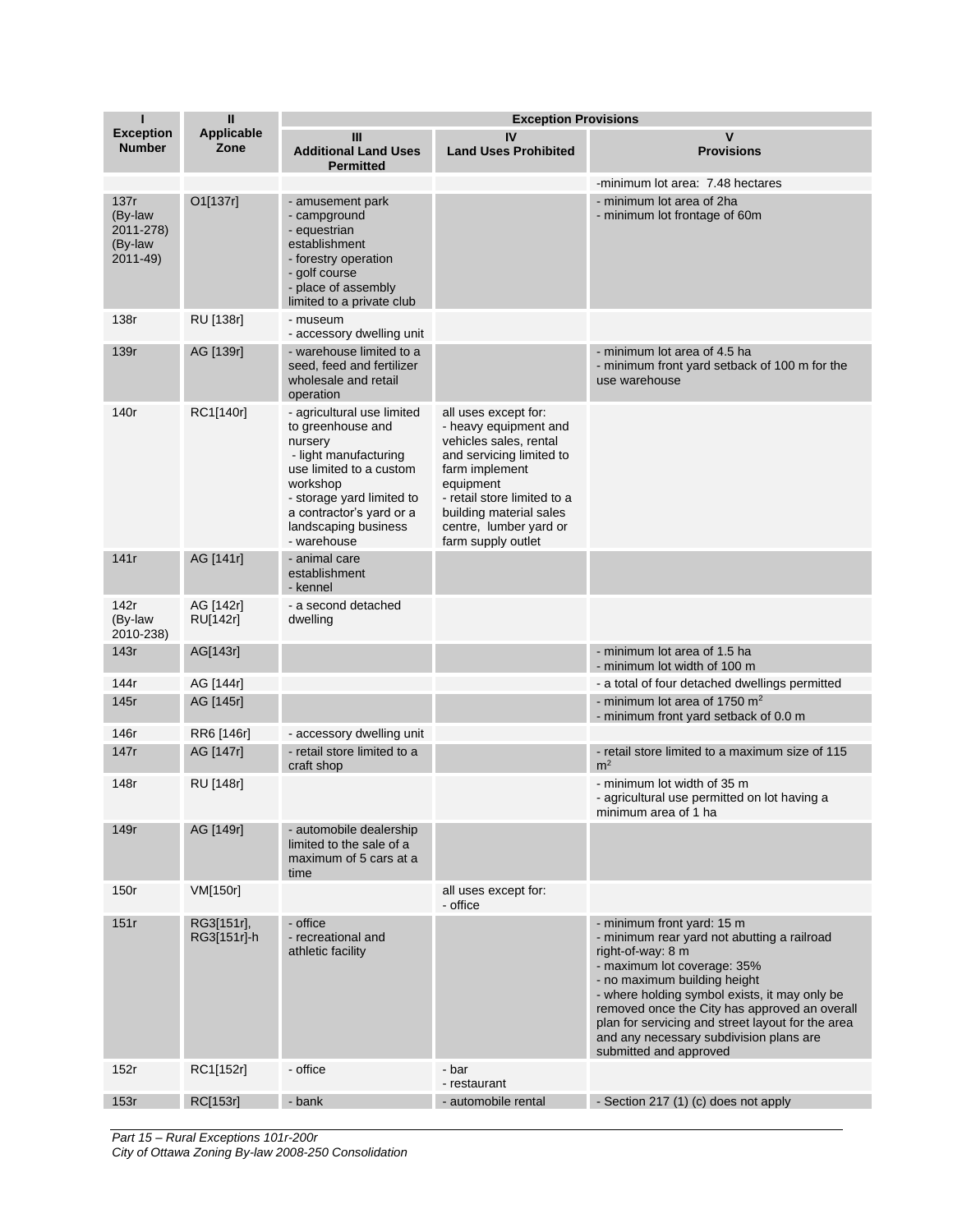| Т                                 | $\mathbf{I}$              | <b>Exception Provisions</b>                                                                                                                                                                                                                                                     |                                                                                                                                                     |                                                                                                                                                                                                                                                                                                                                                                                                                                                                                                                                                                                                                                                                                                                                                                                                                                                                                                                                                                                |  |
|-----------------------------------|---------------------------|---------------------------------------------------------------------------------------------------------------------------------------------------------------------------------------------------------------------------------------------------------------------------------|-----------------------------------------------------------------------------------------------------------------------------------------------------|--------------------------------------------------------------------------------------------------------------------------------------------------------------------------------------------------------------------------------------------------------------------------------------------------------------------------------------------------------------------------------------------------------------------------------------------------------------------------------------------------------------------------------------------------------------------------------------------------------------------------------------------------------------------------------------------------------------------------------------------------------------------------------------------------------------------------------------------------------------------------------------------------------------------------------------------------------------------------------|--|
| <b>Exception</b><br><b>Number</b> | <b>Applicable</b><br>Zone | III<br><b>Additional Land Uses</b><br><b>Permitted</b>                                                                                                                                                                                                                          | IV<br><b>Land Uses Prohibited</b>                                                                                                                   | $\mathsf{v}$<br><b>Provisions</b>                                                                                                                                                                                                                                                                                                                                                                                                                                                                                                                                                                                                                                                                                                                                                                                                                                                                                                                                              |  |
| (By-law<br>2017-302)              |                           | - catering establishment<br>- daycare<br>- instructional facility<br>- library<br>- medical facility<br>- office<br>-payday loan<br>establishment<br>- personal service<br>business<br>- place of assembly<br>- retail food store<br>- retail store<br>- service or repair shop | establishment<br>- automobile dealership<br>- automobile service<br>station<br>- campground<br>- car wash<br>- kennel                               |                                                                                                                                                                                                                                                                                                                                                                                                                                                                                                                                                                                                                                                                                                                                                                                                                                                                                                                                                                                |  |
| 154r                              | RC[154r]                  | - storage yard                                                                                                                                                                                                                                                                  |                                                                                                                                                     |                                                                                                                                                                                                                                                                                                                                                                                                                                                                                                                                                                                                                                                                                                                                                                                                                                                                                                                                                                                |  |
| 155r<br>(By-law<br>2014-427)      | RC1[155r]                 |                                                                                                                                                                                                                                                                                 | - all uses except for the<br>following:<br>-office<br>-recreational and athletic<br>facility<br>-retail store                                       | -retail store limited to a building supply, home<br>furniture and home appliance sales<br>-minimum interior side yard setback is 1.2 m                                                                                                                                                                                                                                                                                                                                                                                                                                                                                                                                                                                                                                                                                                                                                                                                                                         |  |
| 156r                              | VM1[156r]                 |                                                                                                                                                                                                                                                                                 | - all non-residential uses<br>except office                                                                                                         |                                                                                                                                                                                                                                                                                                                                                                                                                                                                                                                                                                                                                                                                                                                                                                                                                                                                                                                                                                                |  |
| 157r                              | VM[157r]                  |                                                                                                                                                                                                                                                                                 | All non-residential uses<br>except automobile<br>service station                                                                                    | - the maximum gross floor area for an<br>automobile service station is 77 m <sup>2</sup><br>- the maximum number of parking spaces<br>permitted for the automobile service station is<br>10                                                                                                                                                                                                                                                                                                                                                                                                                                                                                                                                                                                                                                                                                                                                                                                    |  |
| 158r<br>(By-law<br>2009-347)      | VM[158r]                  |                                                                                                                                                                                                                                                                                 | All non-residential uses<br>except a retail food store<br>limited to a bakery shop,<br>a retail store limited to a<br>gift shop and a<br>restaurant | - additions and accessory structures, maximum<br>24 square metres in floor area as measured<br>from the outside walls, are permitted within the<br>30 metre setback from watercourses and<br>waterbodies as long as the addition or<br>accessory structure is no closer than the<br>principal building to the water<br>- uncovered, unenclosed features such as<br>decks or platforms where the walking surface is<br>not higher than 0.6 m above adjacent grade are<br>permitted to project a maximum of 2 metres<br>from a principal building located within the 30<br>metre setback from watercourses and<br>waterbodies<br>- uncovered, unenclosed features such as<br>decks or platforms where the walking surface is<br>higher than 0.6 m above adjacent grade are<br>permitted to project a maximum of 2 metres, but<br>no closer than 1 metre from any lot line, from a<br>principal building located within the 30 metre<br>setback from watercourses and waterbodies |  |
| 159r<br>(By-law<br>2009-347)      | VM[159r]                  |                                                                                                                                                                                                                                                                                 | All non-residential uses<br>except a service and<br>repair shop and<br>accessory retail                                                             | - additions and accessory structures, maximum<br>24 square metres in floor area as measured<br>from the outside walls, are permitted within the<br>30 metre setback from watercourses and<br>waterbodies as long as the addition or<br>accessory structure is no closer than the<br>principal building to the water<br>- uncovered, unenclosed features such as<br>decks or platforms where the walking surface is<br>not higher than 0.6 m above adjacent grade are<br>permitted to project a maximum of 2 metres<br>from a principal building located within the 30<br>metre setback from watercourses and<br>waterbodies<br>- uncovered, unenclosed features such as                                                                                                                                                                                                                                                                                                        |  |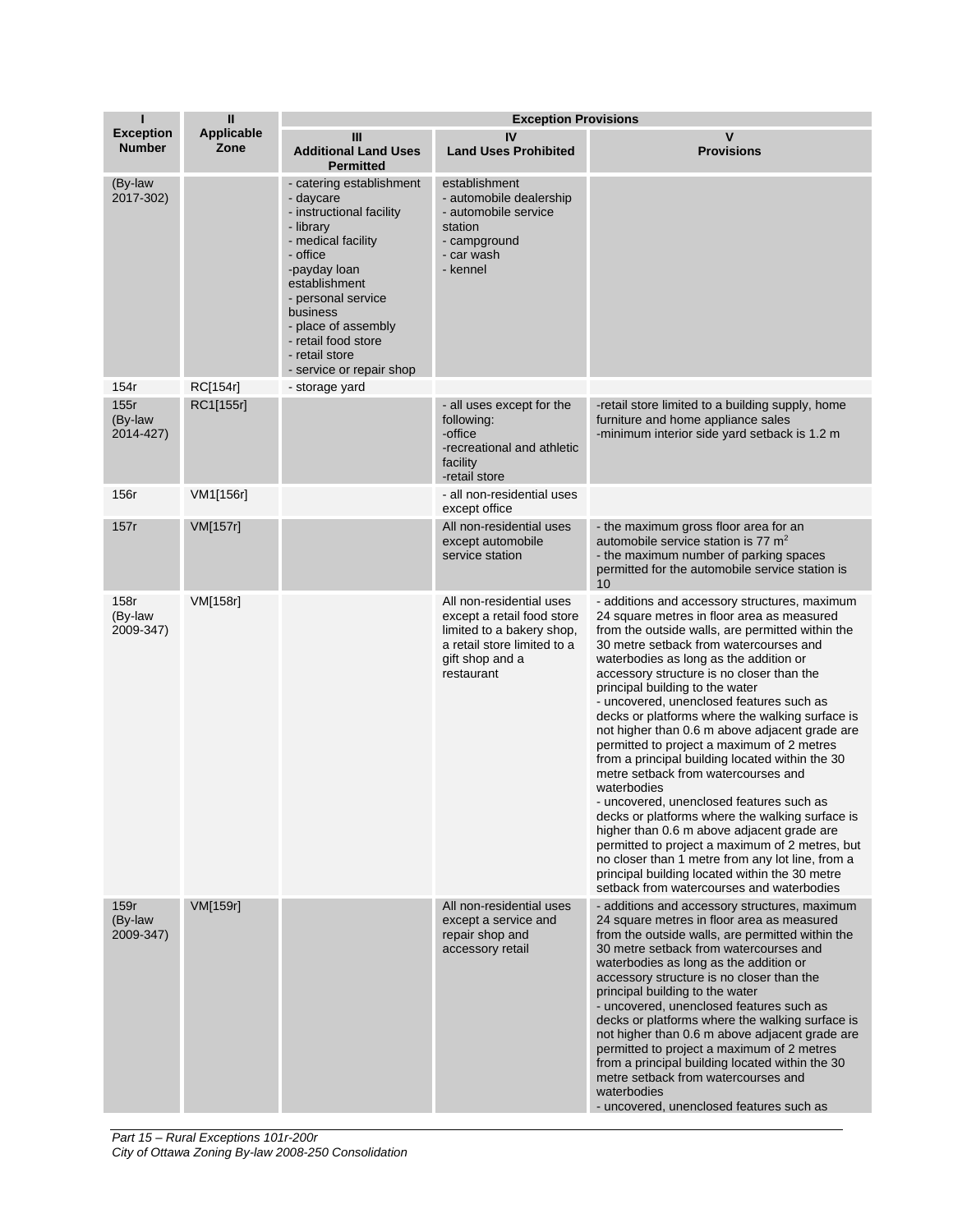| п                                                    | $\mathbf{I}$              | <b>Exception Provisions</b>                                                                                                                                                                                                                       |                                                                                                              |                                                                                                                                                                                                                                                                                                                                                                                                                                                                                                                                                                                                                                                                                                                                                                                                                                                                                                                                                                                                                                                                                                                                                                                                                                                                                                                                                                                                                                                                                                                                                                                                                               |  |
|------------------------------------------------------|---------------------------|---------------------------------------------------------------------------------------------------------------------------------------------------------------------------------------------------------------------------------------------------|--------------------------------------------------------------------------------------------------------------|-------------------------------------------------------------------------------------------------------------------------------------------------------------------------------------------------------------------------------------------------------------------------------------------------------------------------------------------------------------------------------------------------------------------------------------------------------------------------------------------------------------------------------------------------------------------------------------------------------------------------------------------------------------------------------------------------------------------------------------------------------------------------------------------------------------------------------------------------------------------------------------------------------------------------------------------------------------------------------------------------------------------------------------------------------------------------------------------------------------------------------------------------------------------------------------------------------------------------------------------------------------------------------------------------------------------------------------------------------------------------------------------------------------------------------------------------------------------------------------------------------------------------------------------------------------------------------------------------------------------------------|--|
| <b>Exception</b><br><b>Number</b>                    | <b>Applicable</b><br>Zone | Ш<br><b>Additional Land Uses</b><br><b>Permitted</b>                                                                                                                                                                                              | IV<br><b>Land Uses Prohibited</b>                                                                            | v<br><b>Provisions</b>                                                                                                                                                                                                                                                                                                                                                                                                                                                                                                                                                                                                                                                                                                                                                                                                                                                                                                                                                                                                                                                                                                                                                                                                                                                                                                                                                                                                                                                                                                                                                                                                        |  |
|                                                      |                           |                                                                                                                                                                                                                                                   |                                                                                                              | decks or platforms where the walking surface is<br>higher than 0.6 m above adjacent grade are<br>permitted to project a maximum of 2 metres, but<br>no closer than 1 metre from any lot line, from a<br>principal building located within the 30 metre<br>setback from watercourses and waterbodies                                                                                                                                                                                                                                                                                                                                                                                                                                                                                                                                                                                                                                                                                                                                                                                                                                                                                                                                                                                                                                                                                                                                                                                                                                                                                                                           |  |
| 160r                                                 | VM[160r]                  |                                                                                                                                                                                                                                                   | - automobile service<br>station<br>- gas bar                                                                 |                                                                                                                                                                                                                                                                                                                                                                                                                                                                                                                                                                                                                                                                                                                                                                                                                                                                                                                                                                                                                                                                                                                                                                                                                                                                                                                                                                                                                                                                                                                                                                                                                               |  |
| 161r                                                 | VM[161r]                  |                                                                                                                                                                                                                                                   |                                                                                                              | - outside storage associated with a permitted<br>use is permitted                                                                                                                                                                                                                                                                                                                                                                                                                                                                                                                                                                                                                                                                                                                                                                                                                                                                                                                                                                                                                                                                                                                                                                                                                                                                                                                                                                                                                                                                                                                                                             |  |
| 162r                                                 | VM[162r]                  | - automobile body shop<br>- light industrial use<br>- storage yard<br>- truck transport terminal<br>- warehouse                                                                                                                                   |                                                                                                              | - outside storage associated with a permitted<br>use is permitted                                                                                                                                                                                                                                                                                                                                                                                                                                                                                                                                                                                                                                                                                                                                                                                                                                                                                                                                                                                                                                                                                                                                                                                                                                                                                                                                                                                                                                                                                                                                                             |  |
| 163r<br>(By-law<br>2009-347)<br>(By-law<br>2008-274) | VM1[163r]                 | the only principal land<br>uses permitted are:<br>-detached dwelling<br>-marine facility<br>-full-service restaurant<br>the only ancillary land<br>uses permitted are:<br>-gas bar<br>-retail store<br>-dwelling unit<br>-secondary dwelling unit | all non-residential uses<br>except:<br>- gas bar<br>- marina<br>- restaurant, full service<br>- retail store | - retail store must be accessory to the gas bar,<br>marina or restaurant full service use<br>-a marine facility is limited to accommodating 6<br>boats maximum<br>-a bed and breakfast is limited to a maximum of<br>4 rooms<br>-lots 6 and 7 on Plan 432 are considered one lot<br>for purposes of determining compliance to<br>zoning provisions<br>-only 1 dwelling is permitted<br>-no maximum front yard or corner side yard<br>setback<br>-minimum interior side yard setback abutting Lot<br>5: 7.5 metres<br>-setback from line between Los 6 and 7: 0<br>metres<br>-minimum setback from lot line abutting the<br>water: 25 metres<br>- additions and accessory structures, maximum<br>24 square metres in floor area as measured<br>from the outside walls, are permitted within the<br>30 metre setback from watercourses and<br>waterbodies as long as the addition or<br>accessory structure is no closer than the<br>principal building to the water<br>- uncovered, unenclosed features such as<br>decks or platforms where the walking surface is<br>not higher than 0.6 m above adjacent grade are<br>permitted to project a maximum of 2 metres<br>from a principal building located within the 30<br>metre setback from watercourses and<br>waterbodies<br>- uncovered, unenclosed features such as<br>decks or platforms where the walking surface is<br>higher than 0.6 m above adjacent grade are<br>permitted to project a maximum of 2 metres, but<br>no closer than 1 metre from any lot line, from a<br>principal building located within the 30 metre<br>setback from watercourses and waterbodies |  |
| 164r                                                 | VM3[164r]                 | - parking lot                                                                                                                                                                                                                                     |                                                                                                              | - parking lot permitted for the uses located at<br>5531 Main Street                                                                                                                                                                                                                                                                                                                                                                                                                                                                                                                                                                                                                                                                                                                                                                                                                                                                                                                                                                                                                                                                                                                                                                                                                                                                                                                                                                                                                                                                                                                                                           |  |
| 165r                                                 | VM3H(6.0)<br>[165r]       | - medical facility<br>- office<br>- parking lot<br>- parking garage<br>- recreational and<br>athletic facility<br>- restaurant                                                                                                                    |                                                                                                              | - maximum total gross leasable floor area :<br>7,000 $m2$<br>- no single occupancy may exceed 930 m <sup>2</sup> in<br>gross leasable floor area<br>- rear yard setback: no minimum                                                                                                                                                                                                                                                                                                                                                                                                                                                                                                                                                                                                                                                                                                                                                                                                                                                                                                                                                                                                                                                                                                                                                                                                                                                                                                                                                                                                                                           |  |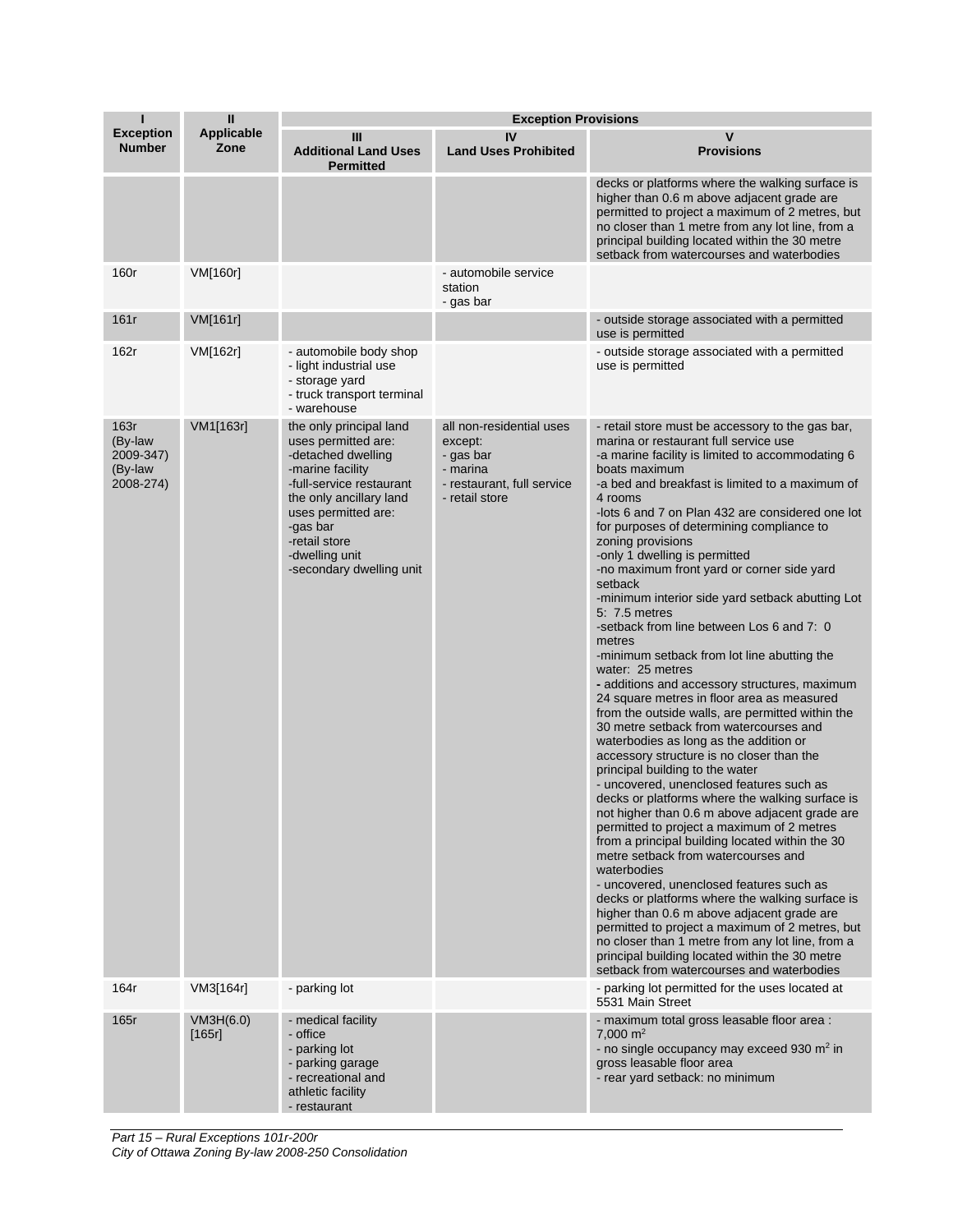| ı                                 | $\mathbf{I}$                 | <b>Exception Provisions</b>                                              |                                                                                                                                                                                                                                                                                                                                                                                                                                                                                                                                                                                                                                                                                                                                                                                                                                                                                                   |                                                                                                                                                                                        |  |
|-----------------------------------|------------------------------|--------------------------------------------------------------------------|---------------------------------------------------------------------------------------------------------------------------------------------------------------------------------------------------------------------------------------------------------------------------------------------------------------------------------------------------------------------------------------------------------------------------------------------------------------------------------------------------------------------------------------------------------------------------------------------------------------------------------------------------------------------------------------------------------------------------------------------------------------------------------------------------------------------------------------------------------------------------------------------------|----------------------------------------------------------------------------------------------------------------------------------------------------------------------------------------|--|
| <b>Exception</b><br><b>Number</b> | Applicable<br>Zone           | Ш<br><b>Additional Land Uses</b><br><b>Permitted</b>                     | IV<br><b>Land Uses Prohibited</b>                                                                                                                                                                                                                                                                                                                                                                                                                                                                                                                                                                                                                                                                                                                                                                                                                                                                 | V<br><b>Provisions</b>                                                                                                                                                                 |  |
|                                   |                              | - shopping centre                                                        |                                                                                                                                                                                                                                                                                                                                                                                                                                                                                                                                                                                                                                                                                                                                                                                                                                                                                                   |                                                                                                                                                                                        |  |
| 166r<br>(By-law<br>2009-302)      | multiple                     | - automobile service<br>station                                          |                                                                                                                                                                                                                                                                                                                                                                                                                                                                                                                                                                                                                                                                                                                                                                                                                                                                                                   |                                                                                                                                                                                        |  |
| 167r                              | RC1[167r]<br>RC[167r]        | - office<br>- recreational and<br>athletic facility                      |                                                                                                                                                                                                                                                                                                                                                                                                                                                                                                                                                                                                                                                                                                                                                                                                                                                                                                   |                                                                                                                                                                                        |  |
| 168r                              | RR2[168r],<br>O1[168r]       |                                                                          |                                                                                                                                                                                                                                                                                                                                                                                                                                                                                                                                                                                                                                                                                                                                                                                                                                                                                                   | - no part of any building or structure is permitted<br>within 30 metres of an O1 Zone                                                                                                  |  |
| 169r                              | RR2[169r]                    |                                                                          |                                                                                                                                                                                                                                                                                                                                                                                                                                                                                                                                                                                                                                                                                                                                                                                                                                                                                                   | - minimum rear yard setback-38 m.                                                                                                                                                      |  |
| 170r                              | RC1[170r]                    |                                                                          | all uses except for:<br>- retail store as specified<br>in Section 217 and<br>including the sale of<br>archery and hunting<br>products, equipment and<br>supplies<br>- dwelling unit<br>- detached dwelling                                                                                                                                                                                                                                                                                                                                                                                                                                                                                                                                                                                                                                                                                        |                                                                                                                                                                                        |  |
| 171r                              | AG1[172r]                    | - animal care<br>establishment<br>- animal hospital<br>- animal cemetery |                                                                                                                                                                                                                                                                                                                                                                                                                                                                                                                                                                                                                                                                                                                                                                                                                                                                                                   |                                                                                                                                                                                        |  |
| 172r                              | RR2[172r]                    | - catering establishment                                                 |                                                                                                                                                                                                                                                                                                                                                                                                                                                                                                                                                                                                                                                                                                                                                                                                                                                                                                   |                                                                                                                                                                                        |  |
| 173r<br>(By-law<br>2008-345)      | <b>RU[173r]</b><br>RI5[173r] | - funeral home                                                           |                                                                                                                                                                                                                                                                                                                                                                                                                                                                                                                                                                                                                                                                                                                                                                                                                                                                                                   |                                                                                                                                                                                        |  |
| 174r                              | RC [174r]                    |                                                                          | all uses except for:<br>- agricultural use limited<br>to a greenhouse<br>- automobile dealership<br>limited to the sales,<br>service, parts and<br>rentals of all terrain,<br>marine vehicles, and dirt<br>bikes<br>- automobile service<br>station<br>- detached dwelling<br>- dwelling unit<br>- heavy equipment and<br>vehicle sales, rentals,<br>parts and servicing<br>limited to a farm<br>implement sale, rental or<br>repair establishment<br>- retail store limited to a<br>farm produce outlet;<br>sales, rentals, parts and<br>servicing of lawn,<br>garden and landscaping<br>equipment; power<br>products including, small<br>engine and generators,<br>chainsaws, wood-<br>chippers and wood-<br>splitters, snow-blowers,<br>water pumps, tampers,<br>and cut-off saws.<br>- warehouse limited to<br>the auxiliary storage for<br>the uses listed above is<br>permitted, except for | - an auxiliary warehouse is limited to a<br>maximum gross floor area of 465 m <sup>2</sup> each<br>- a total of two auxiliary warehouses are<br>permitted only at 5600 First Line Road |  |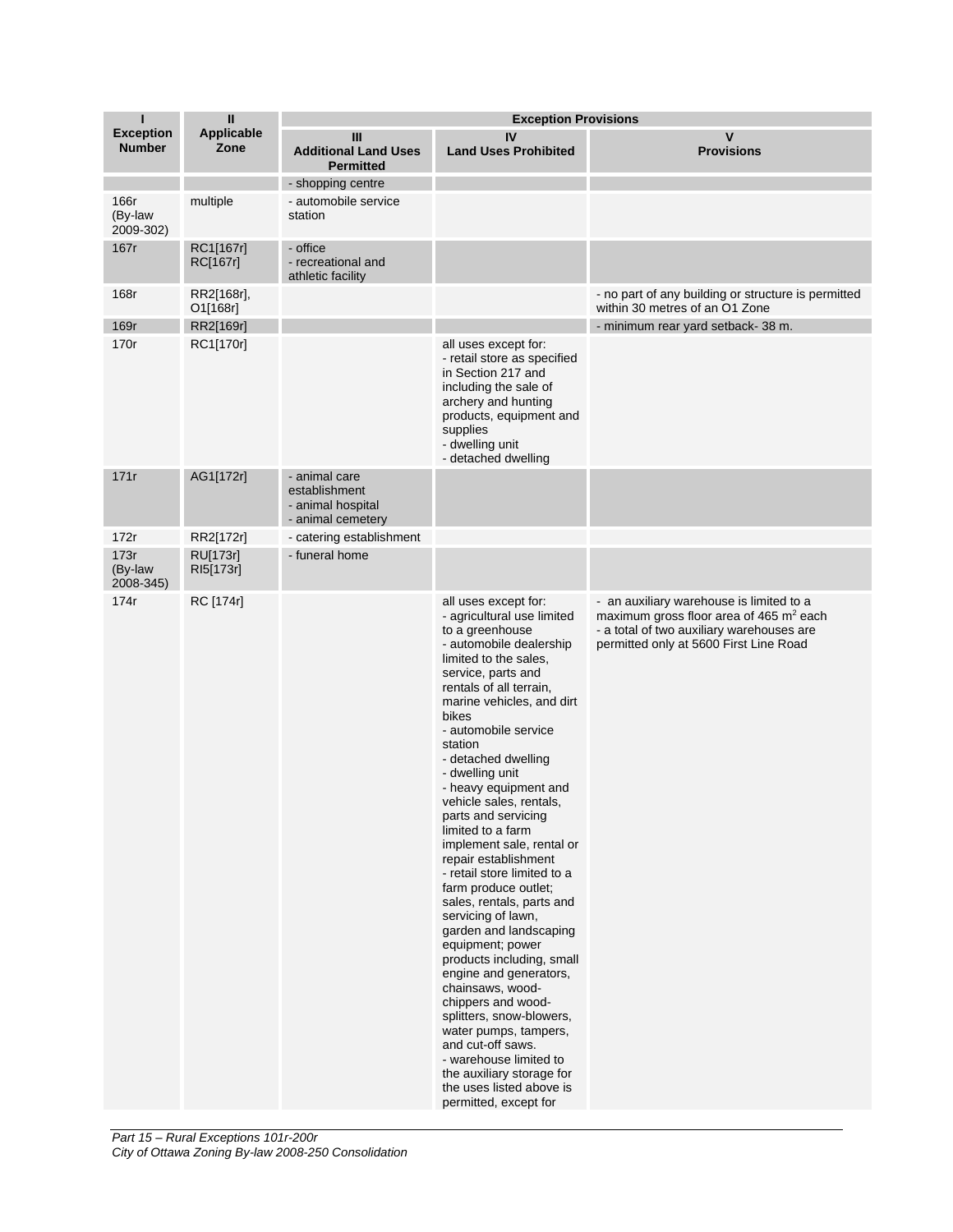| ī                                                    | $\mathbf{I}$              | <b>Exception Provisions</b>                                                                                                                                                                          |                                                                                                                                         |                                                                                                                                                                                                                                     |  |
|------------------------------------------------------|---------------------------|------------------------------------------------------------------------------------------------------------------------------------------------------------------------------------------------------|-----------------------------------------------------------------------------------------------------------------------------------------|-------------------------------------------------------------------------------------------------------------------------------------------------------------------------------------------------------------------------------------|--|
| <b>Exception</b><br><b>Number</b>                    | <b>Applicable</b><br>Zone | Ш<br><b>Additional Land Uses</b><br><b>Permitted</b>                                                                                                                                                 | IV<br><b>Land Uses Prohibited</b>                                                                                                       | V<br><b>Provisions</b>                                                                                                                                                                                                              |  |
|                                                      |                           |                                                                                                                                                                                                      | automobile service<br>station, detached<br>dwelling, and dwelling<br>unit                                                               |                                                                                                                                                                                                                                     |  |
| 175r<br>(By-law<br>2009-302)                         | multiple                  |                                                                                                                                                                                                      |                                                                                                                                         | - minimum lot width of 6m                                                                                                                                                                                                           |  |
| 176r                                                 | RU [176r]                 | - residential care facility<br>- retirement home                                                                                                                                                     |                                                                                                                                         | - minimum lot width of 40 m<br>- minimum front yard setback of 180 m<br>- maximum size of residential care facility or<br>retirement home limited to 1,500m <sup>2</sup> of gross<br>floor area<br>- maximum building height of 6 m |  |
| 177r<br>(By-law<br>2009-302)                         | multiple                  |                                                                                                                                                                                                      |                                                                                                                                         | - minimum lot width of 40 m                                                                                                                                                                                                         |  |
| 178r<br>(By-law<br>2009-302)                         | multiple                  |                                                                                                                                                                                                      |                                                                                                                                         | - minimum lot width of 50 m                                                                                                                                                                                                         |  |
| 179r<br>(By-law<br>2009-302)                         | multiple                  |                                                                                                                                                                                                      |                                                                                                                                         | - minimum lot width of 20 m                                                                                                                                                                                                         |  |
| 180r<br>(By-law<br>2009-302)                         | multiple                  |                                                                                                                                                                                                      |                                                                                                                                         | - minimum lot width of 10 m                                                                                                                                                                                                         |  |
| 181r                                                 | RC4 [181r]                |                                                                                                                                                                                                      | all uses except for:<br>- detached dwelling<br>- dwelling unit<br>- retail store limited to a<br>building supply and<br>equipment depot | - the detached dwelling or dwelling unit is<br>limited to a total of one and must be accessory<br>to the permitted use                                                                                                              |  |
| 182r                                                 | AG3 [182r]                | - restaurant limited to a<br>tea room<br>- light industrial use<br>limited to a bakery and<br>apple processing facility                                                                              |                                                                                                                                         | - restaurant limited to a maximum of 40 seats                                                                                                                                                                                       |  |
| 183r                                                 | RU [183r]                 | - retail store limited to<br>sale of stained glass<br>items and farm produce<br>value-added products                                                                                                 |                                                                                                                                         |                                                                                                                                                                                                                                     |  |
| 184r                                                 | RU [184r]                 |                                                                                                                                                                                                      |                                                                                                                                         | - minimum front yard setback of 150 m                                                                                                                                                                                               |  |
| 185r                                                 | RU [185r]                 | - light industrial use<br>- storage yard limited to<br>a contractor's business<br>- retail store limited to a<br>building supply and<br>equipment depot<br>- truck transport terminal<br>- warehouse | all RU land uses                                                                                                                        | - minimum interior side yard setback of 1.5 m on<br>the north side                                                                                                                                                                  |  |
| 186r                                                 | AG1[186r]                 |                                                                                                                                                                                                      |                                                                                                                                         | - minimum lot area of 4.0 h<br>- minimum lot width of 150 m<br>- despite Section 69, Setback from Waterways<br>and Flood Control Works, the required setback<br>distance in subsection 69(1)(a) is 30 m                             |  |
| 187r                                                 | <b>RU[187r]</b>           |                                                                                                                                                                                                      |                                                                                                                                         | - no development of any building, structure,<br>parking area, septic tank or tile field within 10 m<br>of the west lot line                                                                                                         |  |
| 188r<br>(By-law<br>2015-237)<br>(By-law<br>2010-197) | RM3[188r]-h               | -detached dwelling                                                                                                                                                                                   | All uses except those<br>uses listed under<br>subsection 167(2), until<br>such a time that the<br>holding symbol is                     | -minimum interior side yard setback from the<br>northern most side lot line is 7 metres and the<br>minimum interior side yard setback from all<br>other side lot lines is 15 metres<br>-minimum rear yard setback: 15 metres        |  |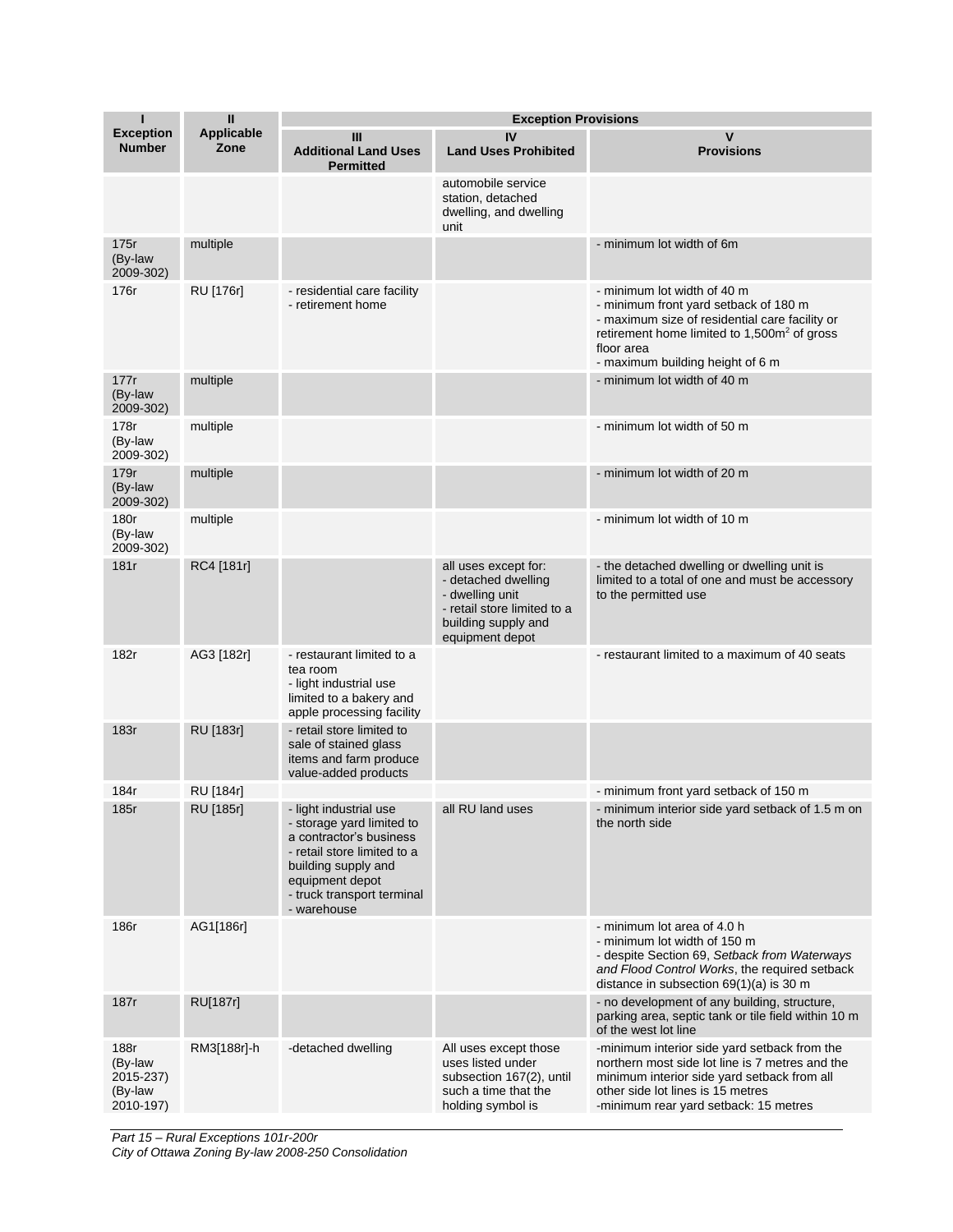| ı                                 | $\mathbf{I}$              | <b>Exception Provisions</b>                                                 |                                                                                                                                                                                                                                                                                                                    |                                                                                                                                                                                                                                                                                                                                                                                                                                                                         |  |
|-----------------------------------|---------------------------|-----------------------------------------------------------------------------|--------------------------------------------------------------------------------------------------------------------------------------------------------------------------------------------------------------------------------------------------------------------------------------------------------------------|-------------------------------------------------------------------------------------------------------------------------------------------------------------------------------------------------------------------------------------------------------------------------------------------------------------------------------------------------------------------------------------------------------------------------------------------------------------------------|--|
| <b>Exception</b><br><b>Number</b> | <b>Applicable</b><br>Zone | Ш<br><b>Additional Land Uses</b><br><b>Permitted</b>                        | IV<br><b>Land Uses Prohibited</b>                                                                                                                                                                                                                                                                                  | v<br><b>Provisions</b>                                                                                                                                                                                                                                                                                                                                                                                                                                                  |  |
| (By-law<br>2010-123)              |                           |                                                                             | removed                                                                                                                                                                                                                                                                                                            | -minimum front yard setback: 15 metres<br>-maximum number of dwelling units: 25<br>-despite clause 167(2)(b), the maximum<br>cumulative gross floor area is 800 square<br>metres<br>-clauses $167(2)(c)$ and $167(2)(d)$ do not apply<br>-The holding symbol may only be removed at<br>such time as the hydrogeological and servicing<br>reports are updated, to the satisfaction of the<br>City, to demonstrate that residential<br>development on the site may occur. |  |
| 189r                              | AG[189r]                  |                                                                             |                                                                                                                                                                                                                                                                                                                    | - minimum setback from any ME zone is 30 m                                                                                                                                                                                                                                                                                                                                                                                                                              |  |
| 190r                              | AG2 [190r]                |                                                                             |                                                                                                                                                                                                                                                                                                                    | - minimum lot size of 5 ha<br>- minimum lot width of 35 m                                                                                                                                                                                                                                                                                                                                                                                                               |  |
| 191r                              | RU2 [191r]                | - light industrial use<br>limited to a wood<br>working and welding<br>shop  |                                                                                                                                                                                                                                                                                                                    | - minimum interior side yard of 3 m                                                                                                                                                                                                                                                                                                                                                                                                                                     |  |
| 192r                              | RC [192r]                 |                                                                             | all uses except for:<br>- automobile service<br>station<br>- car wash including<br>trucks                                                                                                                                                                                                                          | - minimum lot area of 3,000 $m2$                                                                                                                                                                                                                                                                                                                                                                                                                                        |  |
| 193r                              | RU [193r]                 |                                                                             |                                                                                                                                                                                                                                                                                                                    | - minimum building footing elevation of 0.3 m<br>above high water table<br>- no habitable dwelling may be constructed<br>within 5 m of the high water mark of the lake                                                                                                                                                                                                                                                                                                  |  |
| 194r                              | RC3 [194r]                | - convenience store                                                         | all uses except for:<br>- gas bar<br>- automobile service<br>station<br>- restaurant - fast food                                                                                                                                                                                                                   |                                                                                                                                                                                                                                                                                                                                                                                                                                                                         |  |
| 195r<br>(By-law<br>2017-293)      | RC3 [195r]                |                                                                             | all uses except:<br>-artist studio<br>-automobile dealership<br>-automobile rental<br>establishment<br>-automobile service<br>station<br>-bar<br>-drive-through facility<br>-gas bar<br>-hotel<br>-outdoor storage<br>-retail food store<br>-retail store<br>-restaurant<br>-service and repair shop<br>-warehouse | - A retail food store is limited to a farmers'<br>market<br>-A retail store is limited in size to 200 square<br>metres per occupancy<br>-Where a lot line abuts an RM, RU, or V1 zone,<br>the minimum setback is 30 metres.<br>-Where a lot line abuts an RM, RU, or V1 zone,<br>a 30-metre soft landscape buffer is required.<br>-Clause 217(1)(c) and Zoning Mechanism (I) of<br>Table 218A do not apply.                                                             |  |
| 196r                              | RC [196r]-h               | - convenience store<br>- medical facility<br>- personal service<br>business | all uses except for:<br>- automobile service<br>station<br>- gas bar<br>- restaurant                                                                                                                                                                                                                               | - the holding symbol may only be removed by<br>amendment to this by-law upon compliance with<br>the following:<br>- that a hydrogeological study be undertaken,<br>and that it demonstrate to the City's satisfaction,<br>that development of the site may occur                                                                                                                                                                                                        |  |
| 197r                              | RU,<br>RR4[197r]          |                                                                             |                                                                                                                                                                                                                                                                                                                    | - despite the Section 68, Residential Use<br><b>Building Setback from Mineral Aggregate</b><br>Zones, the setback distance is 50 m                                                                                                                                                                                                                                                                                                                                      |  |
| 198r                              | AG1 [198r]                | - accessory duplex<br>dwelling                                              |                                                                                                                                                                                                                                                                                                                    | - despite Section 211(2) an accessory duplex<br>dwelling is permitted in lieu of an accessory<br>detached dwelling                                                                                                                                                                                                                                                                                                                                                      |  |
| 199r                              | multiple                  | - snow disposal facility                                                    |                                                                                                                                                                                                                                                                                                                    |                                                                                                                                                                                                                                                                                                                                                                                                                                                                         |  |